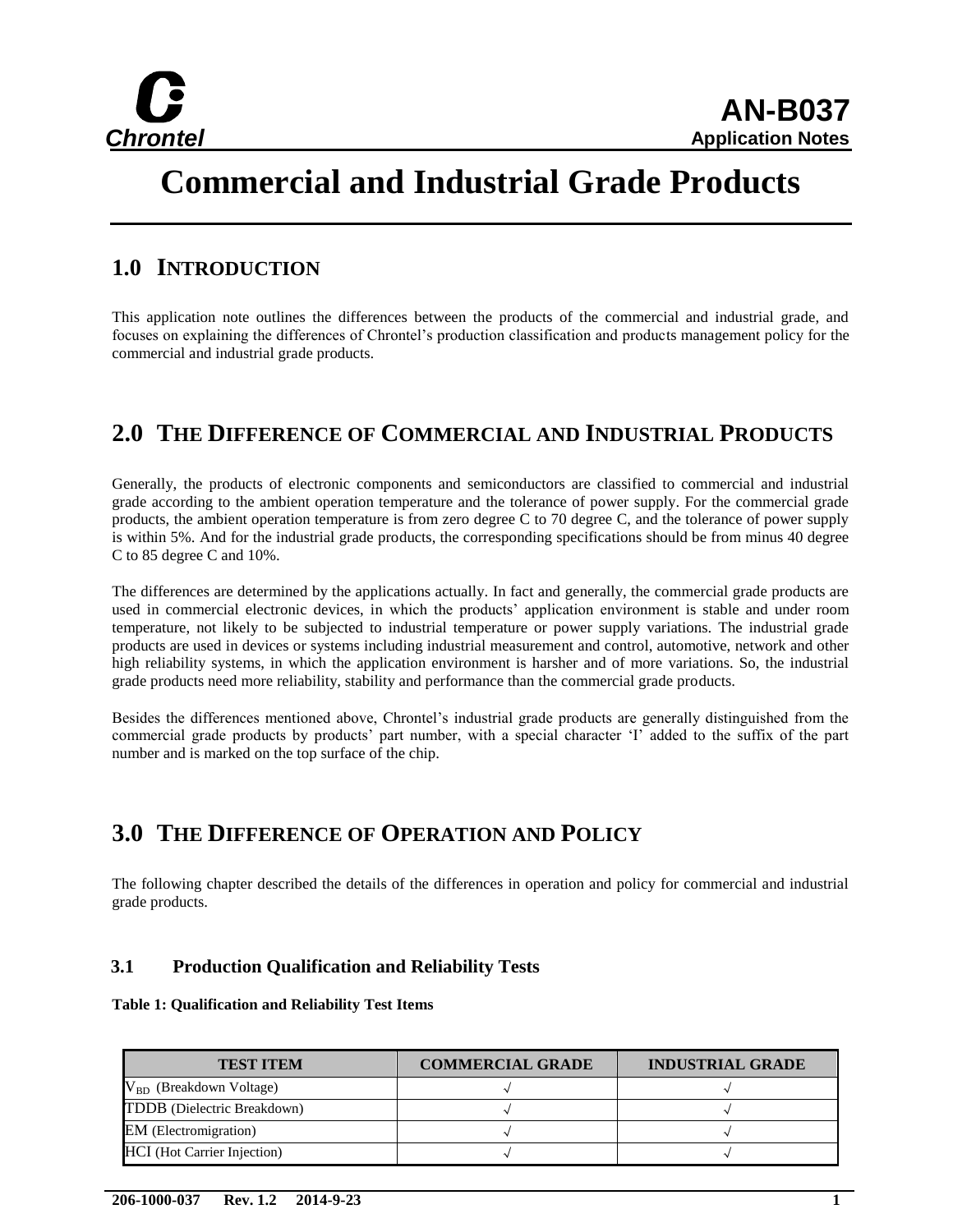# *CHRONTEL* **AN-B037**

| <b>TEST ITEM</b>                        | <b>COMMERCIAL GRADE</b> | <b>INDUSTRIAL GRADE</b> |
|-----------------------------------------|-------------------------|-------------------------|
| <b>Epoxy Thickness</b>                  | $\checkmark$            | $\sqrt{}$               |
| <b>Epoxy Void</b>                       | $\checkmark$            | $\checkmark$            |
| Die Shear                               | $\checkmark$            | $\sqrt{}$               |
| Die Tilt                                | $\checkmark$            | $\checkmark$            |
| Die Chipping                            | $\checkmark$            |                         |
| Loop Height                             | $\checkmark$            | $\checkmark$            |
| <b>Ball Size</b>                        | $\checkmark$            | $\checkmark$            |
| <b>Ball Height</b>                      | $\sqrt{}$               | $\sqrt{}$               |
| <b>Ball Shear</b>                       | $\sqrt{}$               | $\sqrt{}$               |
| <b>Wire Pull</b>                        | $\sqrt{}$               | $\checkmark$            |
| Wire Sweep                              | $\checkmark$            | $\sqrt{}$               |
| <b>Plating Thickness</b>                | $\checkmark$            | $\sqrt{}$               |
| <b>Plating Composition</b>              | $\sqrt{}$               | $\sqrt{}$               |
| Solderability                           | $\checkmark$            |                         |
| Coplanarity                             | $\checkmark$            | $\checkmark$            |
| <b>Standoff Height</b>                  | $\sqrt{2}$              | $\checkmark$            |
| Warpage                                 | $\checkmark$            |                         |
| Cratering                               | $\checkmark$            | $\sqrt{}$               |
| Preconditioning                         | $\checkmark$            |                         |
| Moisture Sensitivity                    | $\checkmark$            | $\checkmark$            |
| Mark Permanency                         | $\checkmark$            | $\checkmark$            |
| PCT (Pressure Cooker)                   | $\checkmark$            | $\sqrt{}$               |
| TCT (Temperature Cycle)                 | $\checkmark$            | $\sqrt{}$               |
| HTSL (High Temperature Storage Life)    | $\checkmark$            |                         |
| TST (Thermal Shock)                     | $\checkmark$            | $\sqrt{}$               |
| THT (Temperature Humidity)              | $\checkmark$            | $\sqrt{}$               |
| <b>HAST</b> (Highly Accelerated Stress) | $\sqrt{}$               | $\sqrt{}$               |
| HTOL (High Temperature Operating Life)  | $\checkmark$            | $\checkmark$            |
| <b>ESD</b> (Electro-Static Discharge)   | $\checkmark$            | $\checkmark$            |
| Latch-up                                | $\sqrt{}$               | $\checkmark$            |

Note: The symbol "√" indicates that the test item should be completed in qualification procedure.

#### **3.2 Production Final Test**

#### **Table 2: Production Final Test Items**

| <b>TEST ITEM</b>                              | <b>COMMERCIAL GRADE</b> | <b>INDUSTRIAL GRADE</b> |
|-----------------------------------------------|-------------------------|-------------------------|
| Room Temperature test                         |                         |                         |
| High temperature test $(85 \text{ degree C})$ |                         |                         |
| Low temperature test $(-40 \text{ degree C})$ |                         |                         |
| Power supply variation in ATE test            | 5%                      | 10%                     |

Note:

1,The symbol "√" indicates that the test item should be completed in qualification procedure.

2, Low temperature test maybe available for some products, please contact Chrontel for detail.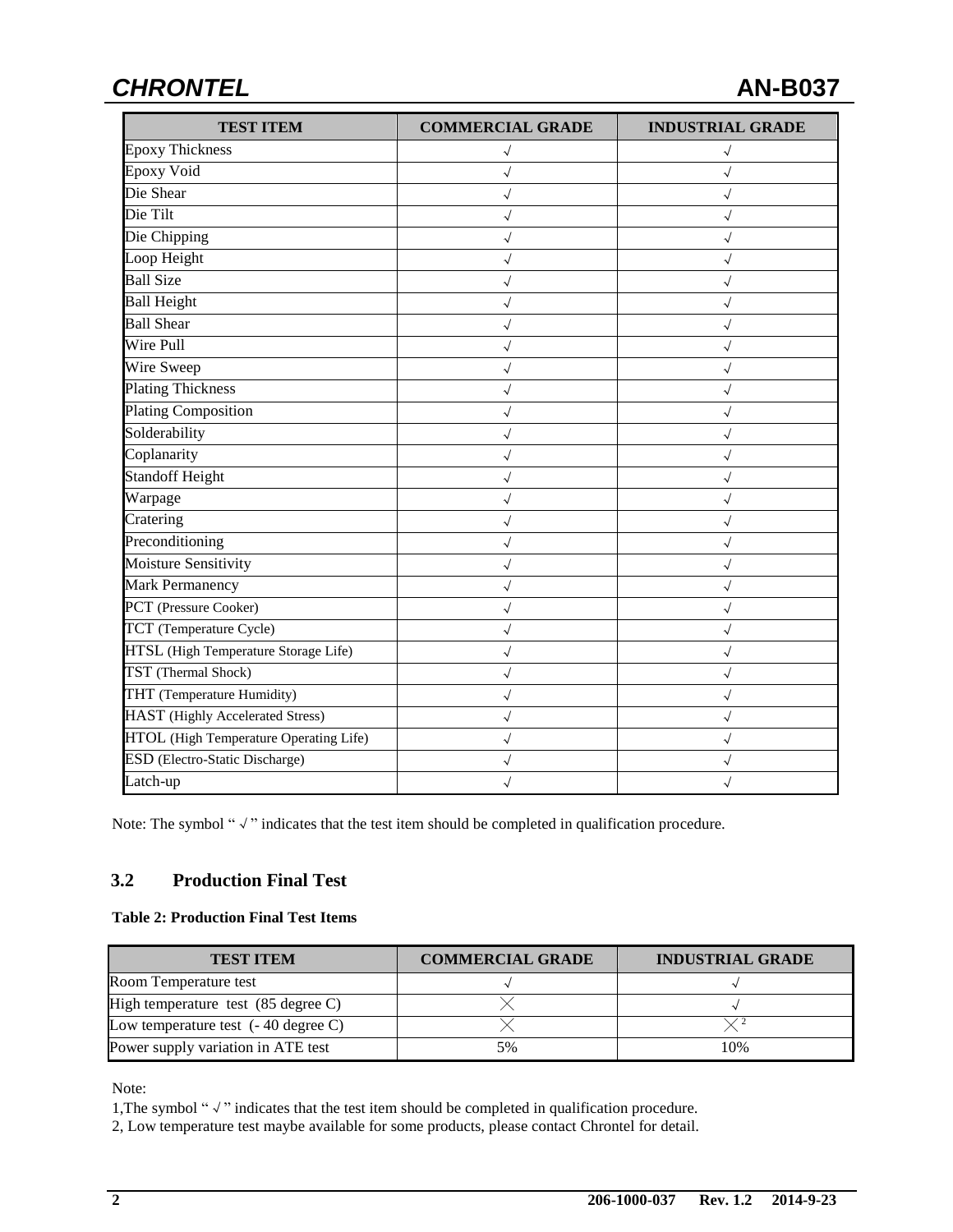#### **3.3 Product Failure Rate Target**

**Table 3: Failure Rate Target**

| TEM                        | <b>COMMERCIAL GRADE</b> | <b>INDUSTRIAL GRADE</b> |  |
|----------------------------|-------------------------|-------------------------|--|
| <b>Failure Rate Target</b> | 200 PPM                 | ≤150 PPM                |  |

#### **3.4 Product Change Notification**

#### **Table 4: Product Change Notification**

| ITEM                            | <b>COMMERCIAL GRADE</b>    | <b>INDUSTRIAL GRADE</b>     |  |
|---------------------------------|----------------------------|-----------------------------|--|
| Package Change Notification     | 3 months                   | 6 months                    |  |
| Wafer / Die Change Notification | 3 months                   | 6 months                    |  |
| <b>EOL Notification</b>         | $6$ months + Last time buy | 12 months $+$ Last time buy |  |

Note: Package Change is a change of the products' package type or a change of assembly house. Wafer/die Change is a change of the products' internal circuitry or a change of wafer foundry. EOL is the products' end of life. Product changes are typically identified by a products' unique date code and /or part number as default.

#### **3.5 Product Support**

The industrial grade products are treated more strictly on the verification of products' quality than the commercial grade products, customer support priority of the industrial grade products is also generally arranged by Chrontel to be higher than which of the commercial grade products, which covers all the technical and operation support, including and not limited by the software customize support, products feature documentation on customer request, PCN release if necessary and products' preparation and lead time support.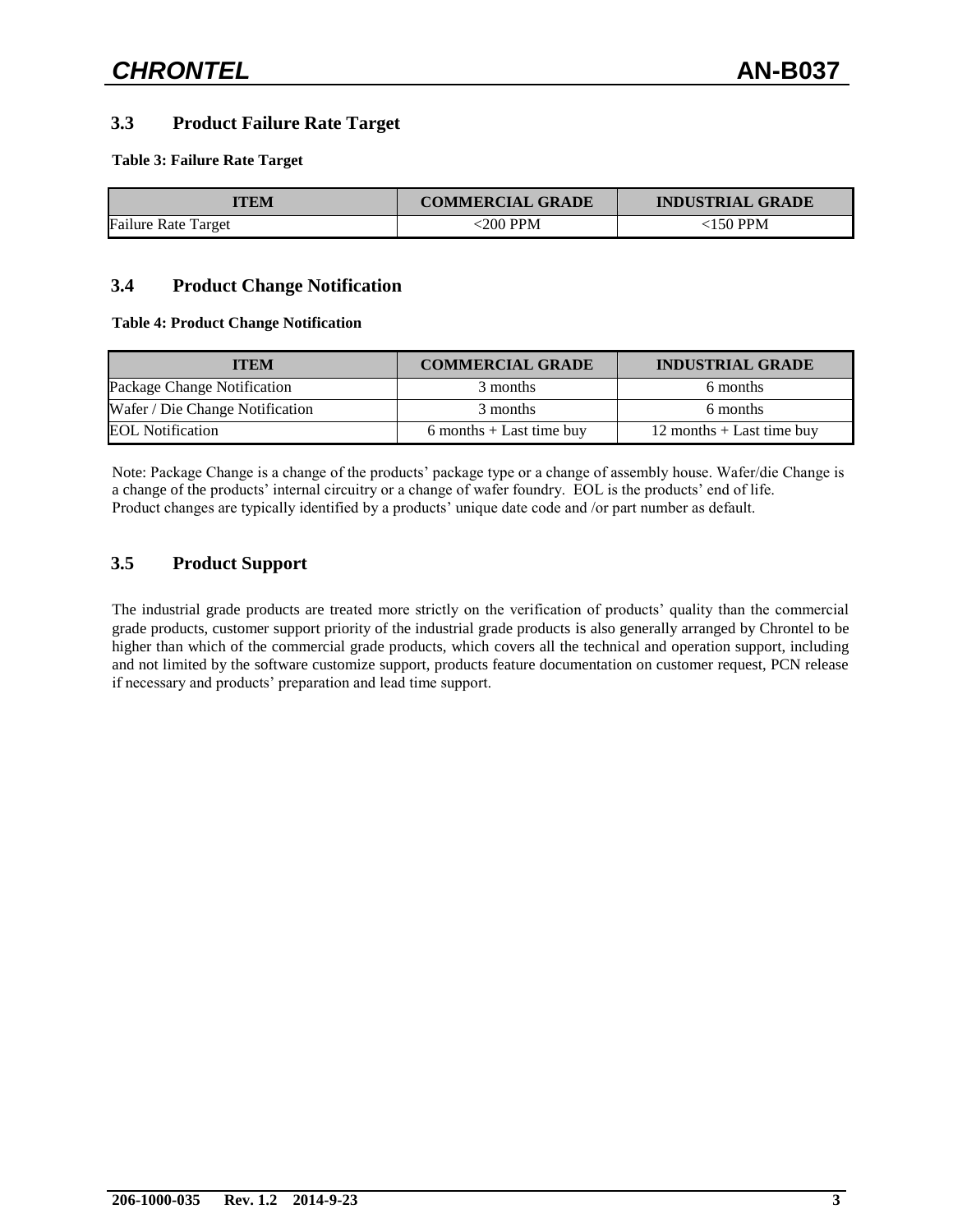# **4.0 REVISION HISTORY**

**Table 3: Revisions**

| $Rev. \#$ | Date       | <b>Section</b> | <b>Description</b>                                  |
|-----------|------------|----------------|-----------------------------------------------------|
|           | 2013/08/12 | all            | First release                                       |
|           | 2014/03/03 |                | Update the Qualification and Reliability Test Items |
|           | 2014/09/23 | Appendix A     | Add Appendix A                                      |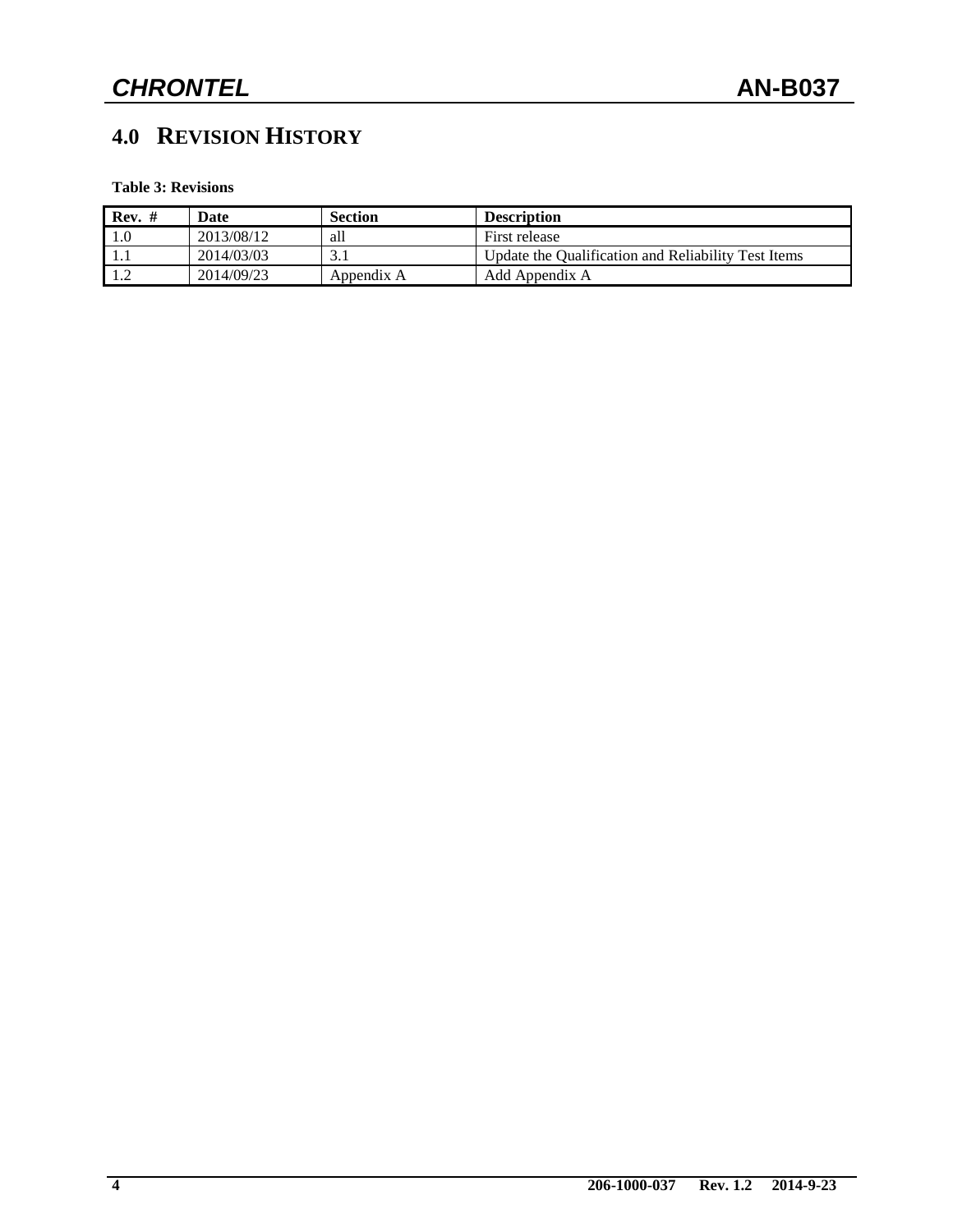### **Disclaimer**

This document provides technical information for the user. Chrontel reserves the right to make changes at any time without notice to improve and supply the best possible product and is not responsible and does not assume any liability for misapplication or use outside the limits specified in this document. We provide no warranty for the use of our products and assume no liability for errors contained in this document. The customer should make sure that they have the most recent data sheet version. Customers should take appropriate action to ensure their use of the products does not infringe upon any patents. Chrontel, Inc. respects valid patent rights of third parties and does not infringe upon or assist others to infringe upon such rights.

Chrontel PRODUCTS ARE NOT AUTHORIZED FOR AND SHOULD NOT BE USED WITHIN LIFE SUPPORT SYSTEMS OR NUCLEAR FACILITY APPLICATIONS WITHOUT THE SPECIFIC WRITTEN CONSENT OF Chrontel. Life support systems are those intended to support or sustain life and whose failure to perform when used as directed can reasonably expect to result in personal injury or death.

# **Chrontel**

#### **Chrontel International Limited**

**129 Front Street, 5th floor,**

#### **Hamilton, Bermuda HM12**

**www.chrontel.com E-mail: sales@chrontel.com**

2014 Chrontel - All Rights Reserved.